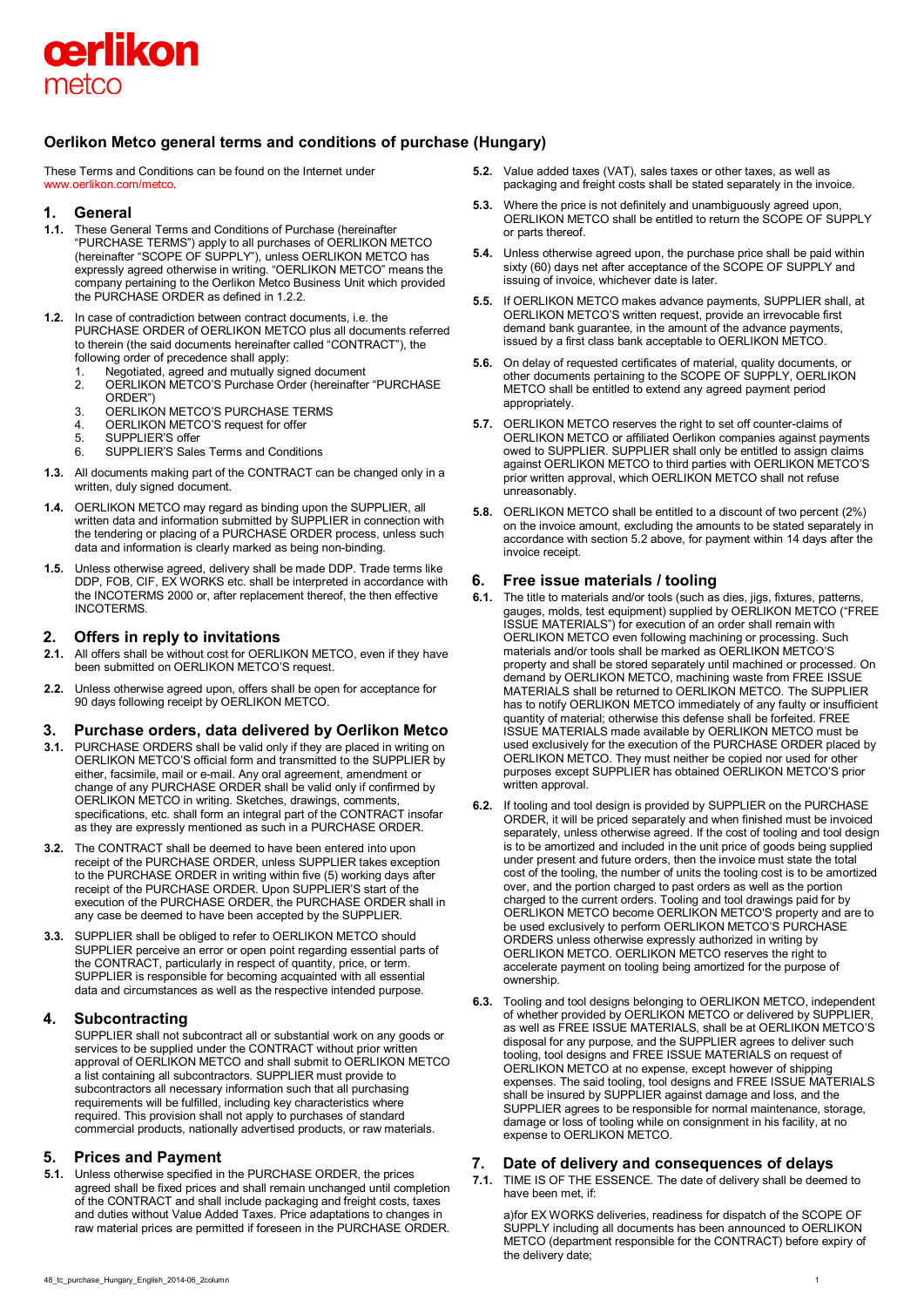# cerlikon metco

b)in all other cases, the SCOPE OF SUPPLY, including all documents, has arrived at the place of destination and/or the performance of the services has been accepted before expiry of the delivery date.

- **7.2.** Foreseeable delays in delivery shall be notified immediately, stating the reasons and the expected duration of the delay, regardless of whether the whole or part of the SCOPE OF SUPPLY is concerned.
- **7.3.** In cases of delayed delivery, OERLIKON METCO shall be entitled to pursue all claims provided by law, irrespective of whether the SUPPLIER has notified the delay or a penalty has been agreed upon.
- **7.4.** Subject to section 7.3 above, if a fixed date has been agreed upon for the execution of the SCOPE OF SUPPLY, and if this date will not be observed due to reasons attributable to SUPPLIER or its subcontractors, OERLIKON METCO reserves the right to (i) either terminate the CONTRACT and to ask for the reimbursement of all up-front and down payments made, after having given SUPPLIER a last opportunity to fulfill its obligations, or (ii) ask the SUPPLIER to hand over the commenced work against payment of the value which this work has for OERLIKON METCO.
- **7.5.** If the delivery date has not been met, and provided OERLIKON METCO does not exercise its rights described in section 7.4 above, SUPPLIER shall pay a penalty for the delay in addition to the damages caused by the delay. This penalty shall amount to one and a half percent (1.5 %) per full week of the purchase price for the entire SCOPE OF SUPPLY. The aggregate penalty for delay shall not exceed nine percent (9%) of the entire purchase price. Penalties paid shall be deducted from actual damages claimed by OERLIKON METCO.
- **7.6.** SUPPLIER shall not be entitled to use the non-arrival of essential documents, FREE ISSUE MATERIALS or other objects to be supplied by OERLIKON METCO as a defense, unless the same had been demanded in good time from OERLIKON METCO, or, if dates of delivery had been agreed, a reminder had been sent in due time to OERLIKON METCO.

### **8. Packaging, shipment**

- **8.1.** Unless otherwise agreed upon, the SCOPE OF SUPPLY shall be shipped DDP to the place of destination. SUPPLIER shall be liable for suitable and appropriate packaging, protecting the goods against damage and corrosion during shipment, and, where applicable, any subsequent short term storage (i.e. up to a maximum of 60 days). Where special packaging is agreed, OERLIKON METCO'S instructions have to be observed. SUPPLIER shall be liable for damages due to improper packaging and/or failure to conform to OERLIKON METCO'S **instructions**
- **8.2.** OERLIKON METCO reserves the right to return packaging material against credit of the amount charged to OERLIKON METCO. The cost of return shipment shall be for account of OERLIKON METCO.
- **8.3.** Where special care is required during unpacking, SUPPLIER shall notify OERLIKON METCO about the specifics thereof in due course. In particular, a suitable and conspicuous warning shall be attached to the packaging.

### **9. Compliance with applicable laws**

**9.1.** SUPPLIER warrants that it will comply with all applicable laws, statutes, rules, regulations or orders in the performance of the SCOPE OF SUPPLY, and shall provide all documents required for the export from the place of production and import to the place of end-use, such as but not limited to certificates of origin, export licenses, material safety data sheets, etc.

### **10. Delivery / export control**

- **10.1.** Partial deliveries and/or deliveries made prior to the agreed date of delivery shall not be permitted without OERLIKON METCO'S express prior written approval.
- **10.2.** SUPPLIER undertakes to inspect the goods before shipment to ensure that they comply in terms of quality and quantity with the PURCHASE ORDER. Only material which has passed the inspection shall be delivered.
- **10.3.** Each shipment has to include a detailed delivery note containing OERLIKON METCO'S references, confirmation of the herein above mentioned inspection, and in particular **OERLIKON METCO'S purchasing order number**. For shipments to different delivery addresses, OERLIKON METCO requires separate delivery notes.
- **10.4.** Unless otherwise agreed upon, the invoice, in duplicate, and the second document marked as "COPY", has to be sent to OERLIKON METCO by separate mail. Any costs caused by non-compliance shall be borne by the SUPPLIER.
- **10.5.** All correspondence (letters, delivery notes, invoices etc.) must show OERLIKON METCO'S purchasing order number, order date, article designations with indication of quantities, delivery notes also with indication of gross and net weight. The delivery note must indicate OERLIKON METCO'S delivery address according to the CONTRACT.
- **10.6.** The SUPPLIER hereby represents and warrants that it is, and will remain in compliance with the requirements of all applicable export laws and regulations, including but not limited to the U.S. Export Administration Regulations and International Traffic in Arms Regulations. Such requirements include, but are not limited to obtaining all required authorizations or licenses for the export or re-export of any controlled item, product, article, commodity, software or technology. Without limiting the generality of the foregoing, the SUPPLIER hereby represents and warrants that it has not been, and is not currently, debarred, suspended or otherwise prohibited or restricted from exporting, reexporting, receiving, purchasing, processing or otherwise obtaining any item, product, article, commodity, software or technology regulated by any agency of the United States or any other state. The SUPPLIER agrees to indemnify and hold harmless OERLIKON METCO from any costs, penalties or other losses caused by, or related to, any violation or breach of the warranties contained in this provision.

## **11. Transfer of ownership and risk**

- **11.1.** Transfer of ownership shall take place at the time when the SCOPE OF SUPPLY or parts thereof have been finished. Between transfer of ownership and delivery, SUPPLIER will store the SCOPE OF SUPPLY without costs to OERLIKON METCO and mark them as owned by OERLIKON METCO. Furthermore, SUPPLIER undertakes to store and insure the SCOPE OF SUPPLY as if the **ownership would not have been transferred.**
- **11.2.** Risk shall pass to OERLIKON METCO at the time of arrival of the delivery at the agreed place of delivery.
- **11.3.** Should the requested shipment documents not be supplied in accordance with the CONTRACT and/or OERLIKON METCO'S instructions, the goods shall be stored at the SUPPLIER'S charge and risk until arrival of the same.

## **12. Termination for convenience, cancellation for default**

#### **12.1. Termination for Convenience**

Work may be terminated under the CONTRACT by OERLIKON METCO at the sole discretion of OERLIKON METCO in whole or in part at any time by written notice. In this case, OERLIKON METCO shall reimburse the SUPPLIER'S actual and non-cancelable expenses, which it necessarily incurred for the appropriate execution of the CONTRACT until the termination, all as determined by generally accepted accounting principles. Such reimbursable expenses shall not include the business profit, fixed overhead, royalties, development cost for serial machines and other similar cost of the SUPPLIER. In consideration of the payment made, SUPPLIER shall deliver or assign to OERLIKON METCO any work in progress, and OERLIKON METCO shall be entitled to use said work in progress at its own discretion.

### **12.2. Cancellation for Default**

In the event SUPPLIER shall be adjudged bankrupt, make a general assignment for the benefit of its creditors, or if a receiver shall be appointed on account of SUPPLIER'S insolvency, or in the event SUPPLIER is in default of any provisions or requirements under the CONTRACT, OERLIKON METCO may, by written notice to SUPPLIER, without prejudice to any other rights or remedies which OERLIKON METCO may have under the CONTRACT, cancel further performance by SUPPLIER under the PURCHASE ORDER. In the event of such cancellation, OERLIKON METCO may complete the performance of the PURCHASE ORDER by such means as OERLIKON METCO selects, and SUPPLIER shall be responsible for any additional costs incurred by OERLIKON METCO in so doing, SUPPLIER shall deliver or assign to OERLIKON METCO any work in progress as OERLIKON METCO may request and shall grant OERLIKON METCO the right to use or have used all SUPPLIER documentation required for the completion of the SCOPE OF SUPPLY. Any amounts due to SUPPLIER for goods and services completed by SUPPLIER in full compliance with the terms of the CONTRACT prior to such termination shall be subject to set off of OERLIKON METCO'S additional costs of completing the PURCHASE ORDER and other damages incurred by OERLIKON METCO as a result of SUPPLIER'S default.

## **13. Inspection, drawings, test certificates, operating instructions spare parts**

**13.1.** OERLIKON METCO or its representatives shall be entitled, with reasonable notice, to carry out inspections and ongoing examinations of the production, respectively to reject faulty parts during manufacturing.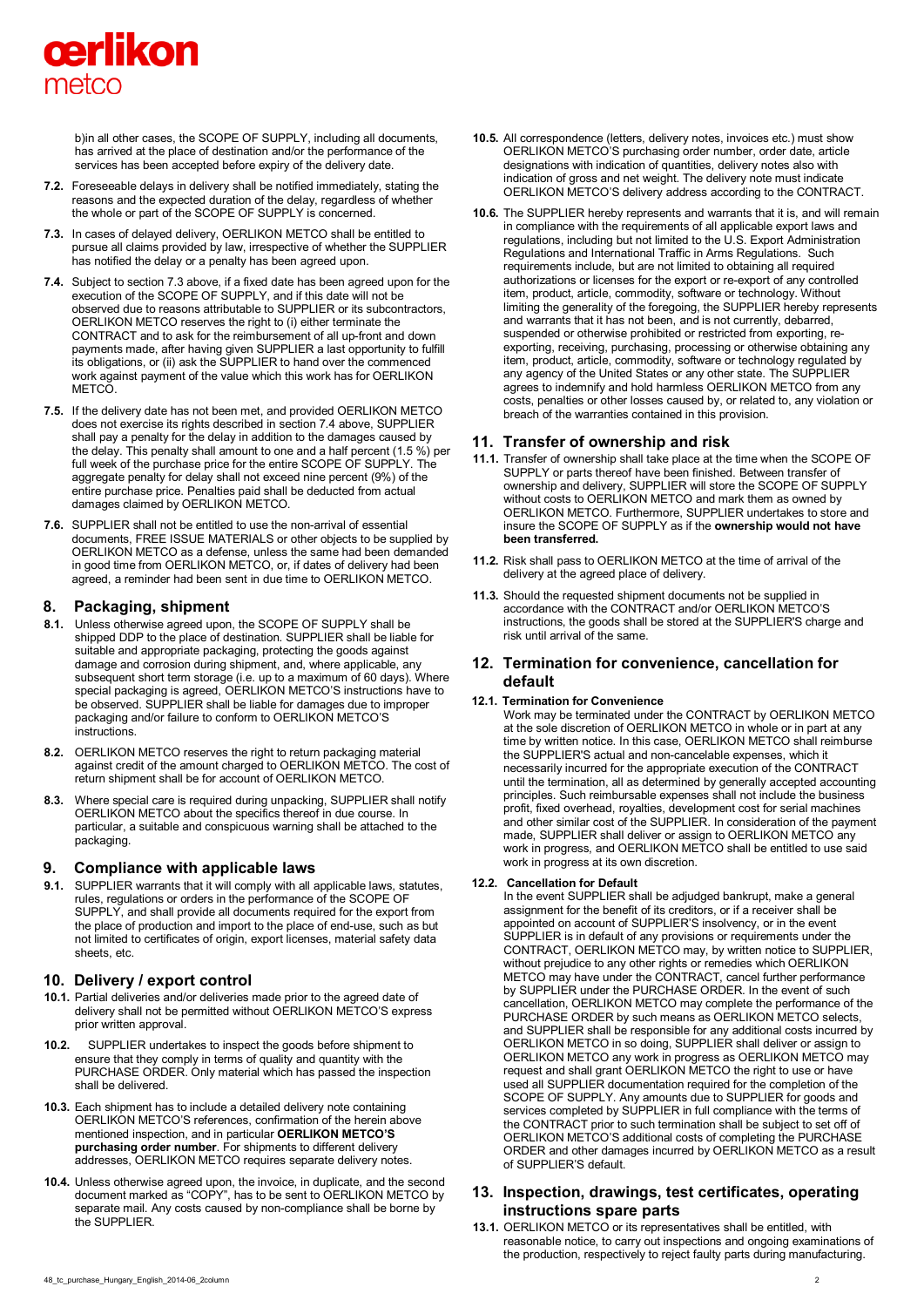

Inspections or examinations shall not relieve SUPPLIER from its exclusive responsibility for the whole SCOPE OF SUPPLY. During the execution of the CONTRACT, SUPPLIER shall allow free access to the manufacturing plants as well as to those of its subcontractors during reasonable business hours.

- **13.2.** OERLIKON METCO'S approval of final construction drawings shall not relieve SUPPLIER of its responsibility for the SCOPE OF SUPPLY.
- **13.3.** Final construction drawings, test certificates, maintenance and operating instructions and spare parts' lists required for the proper maintenance of the SCOPE OF SUPPLY shall be handed over to OERLIKON METCO in the quantities and languages requested together with the delivery at the latest.
- **13.4.** SUPPLIER undertakes to deliver to OERLIKON METCO spare parts related to the SCOPE OF SUPPLY, at OERLIKON METCO'S request, within ten (10) years after acceptance as described in Article 14 hereof.

#### **14. Acceptance, warranty and guarantees**

- **14.1.** Unless otherwise agreed upon in writing, acceptance shall take place after delivery at the place of destination or after placing into operation, whichever occurs later. Payment for work in whole or part will not constitute acceptance.
- **14.2.** SUPPLIER expressly warrants that the entire SCOPE OF SUPPLY covered by the CONTRACT will conform to the specifications, drawings, samples, performance guarantees, or any kind of description furnished by or specified by OERLIKON METCO, and will be merchantable, of good material and workmanship and free from defects. SUPPLIER expressly warrants that the material covered by the CONTRACT will be fit and sufficient for the purpose specified. If certificates, test reports or similar documents form part of the agreed SCOPE OF SUPPLY, the data contained therein shall be deemed as warranted characteristics, even if such certificates etc. originate from subcontractors.
- **14.3.** Unless otherwise agreed upon in writing, SUPPLIER expressly warrants that in executing the CONTRACT, SUPPLIER and the subcontractors have applied the principles of quality assurance according to the relevant ISO or equivalent standards. Quality records have to be safely archived for the period required by the applicable law for the respective goods, however not less than ten (10) years after acceptance as defined in Article 14.1 hereof.
- **14.4.** Should SUPPLIER fail to meet the warranties or guarantees during the warranty and guarantee period, SUPPLIER shall at OERLIKON METCO'S option forthwith remedy the defects on the spot, or have them remedied at SUPPLIER'S cost. Should SUPPLIER fail to remedy defects forthwith or in case of emergency, OERLIKON METCO shall be entitled to remedy the defects itself or cause them to be remedied by a third party, in each case at the SUPPLIER'S charge and risk.
- **14.5.** OERLIKON METCO shall not be obliged to inspect the SCOPE OF SUPPLY or parts thereof immediately. Defects will be notified after detection. SUPPLIER hereby waives the defense of tardy notification.
- **14.6.** Unless otherwise agreed in the CONTRACT, and if the SCOPE OF SUPPLY encompasses erection and/or commissioning services, the warranty and guarantee period shall be twenty four (24) months from date of acceptance of the SCOPE OF SUPPLY. In all other cases, the warranty and guarantee period shall extend twelve (12) months from acceptance by OERLIKON METCO or putting into commercial operation of the part(s) or materials provided under the PURCHASE ORDER, whichever occurs later. For repaired or replaced goods, the warranty and guarantee period shall start anew from the date at which they are put into operation.

Goods produced by other materials than those specified, or by defective materials, shall be replaced by SUPPLIER free of charge within five (5) years from delivery.

- **14.7.** Where substitute delivery is made, the items originally delivered to OERLIKON METCO shall be left with OERLIKON METCO for use free of charge until impeccable substitute delivery is ready for operation to OERLIKON METCO. The same shall apply in case of whole or partial termination of the contract due to faulty supply.
- **14.8.** In the event of disputes on quality parameters, an expert opinion will be obtained. Unless otherwise agreed upon in writing, the opinion of the Hungarian National Agency for Measurement (OMH, Országos Mérésügyi Hivatal) will be requested. The parties undertake to accept the findings of the agreed expert or the OMH as the case may be. The costs of the expert opinion will be borne by the party at fault.
- **14.9.** SUPPLIER will defend and indemnify OERLIKON METCO and its directors, officers, and employees, and the successors and assignees, and OERLIKON METCO'S customers (OERLIKON METCO and each of the aforementioned persons and/or companies referred to as "OERLIKON METCO Indemnitee"), and hold each OERLIKON METCO

Indemnitee harmless from and against any and all liabilities, damages, settlements, penalties, fines, costs or expenses (including, without limitation, reasonable attorneys' fees and other expenses of litigation) arising out of any claim, complaint, suit, proceeding or cause of action brought against a OERLIKON METCO Indemnitee by a third party alleging damage, personal injury, death or otherwise, arising from or occurring as a result of (I) Product defects, (ii) any breach by SUPPLIER of its representations and warranties and obligations under this Agreement, (iii) the negligent, fraudulent or wilful acts, omission or misrepresentations of SUPPLIER, or (iv) SUPPLIER'S violation of any applicable law in the performance of its obligations under the **CONTRACT** 

## **15. Work carried out in Oerlikon Metco's works or at site**

If work is carried out in OERLIKON METCO'S or its customer's works, or on construction or erection sites, these PURCHASE TERMS shall be supplemented by OERLIKON METCO'S or its customer's safety instructions and rules for external companies. SUPPLIER shall request them and acknowledge receipt in writing. Furthermore, SUPPLIER shall instruct its employees, consultants, etc. to comply with such instructions and rules.

#### **16. Intellectual property and secrecy**

- **16.1.** OERLIKON METCO retains all intellectual property rights on all documents, such as drawings, sketches, calculations, models, etc., which OERLIKON METCO hands over to SUPPLIER before or after the conclusion of the CONTRACT. SUPPLIER will use these documents for the exclusive purpose of executing the CONTRACT. Without OERLIKON METCO'S prior written approval, SUPPLIER shall **NOT** be entitled to manufacture products based on these documents for third parties, or to copy such documents, or to make them known in whatever way to third parties, which are not directly involved in the execution of the CONTRACT or parts thereof. On demand, all documents, together with all copies or reproductions thereof, shall immediately be handed over to OERLIKON METCO. After completion of the delivery, or should the SCOPE OF SUPPLY not be delivered, SUPPLIER shall immediately return all documents to OERLIKON METCO without OERLIKON METCO'S request. SUPPLIER however shall be entitled to retain one copy for legally or contractually required archiving purposes.
- **16.2.** SUPPLIER warrants that the SCOPE OF SUPPLY and any component part thereof shall not infringe any intellectual property rights of third parties. In the event of any infringement relating to the SCOPE OF SUPPLY, OERLIKON METCO may, in its sole discretion, ask SUPPLIER to procure the right to use the equipment without impairing its suitability, or modify or replace it to make the use by OERLIKON METCO or its customer non-infringing.
- **16.3.** SUPPLIER undertakes to provide OERLIKON METCO all documents and information produced in connection with the SCOPE OF SUPPLY. OERLIKON METCO shall have an unrestricted right to use said documents for the purposes of operation, maintenance, repair, training and enlargement of the SCOPE OF SUPPLY.
- **16.4.** OERLIKON METCO and/or its customer shall not be mentioned in any publications for advertising purposes without OERLIKON METCO'S prior written approval.

#### **17. Force Majeure**

- **17.1.** SUPPLIER shall not be liable for any non-performance, loss, damage, or delay due to war, riots, fire, flood, strikes or labor difficulty, governmental actions, acts of God, acts of OERLIKON METCO or its customer, delays in transportation, or other causes beyond the reasonable control of SUPPLIER. In the event of delay in performance due to any such cause, the date of delivery or time for completion will be extended to reflect the length of time lost by reason of such delay. If the grounds for Force Majeure continue for more than two (2) months, either OERLIKON METCO or SUPPLIER may terminate the CONTRACT upon seven (7) days written notice to the other party.
- **17.2.** SUPPLIER shall be entitled to be compensated in case of termination, for the work done prior to termination and the expenses for noncancelable procurements. OERLIKON METCO shall be entitled to receive all work results for which it has paid.

### **18. Miscellaneous**

#### **18.1. Applicable Laws and Jurisdiction**

The CONTRACT is construed and shall be interpreted in accordance with the laws of Hungary under exclusion of the conflict of law rules. Nothing contained in these PURCHASE TERMS shall limit the rights of OERLIKON METCO available under the applicable law.